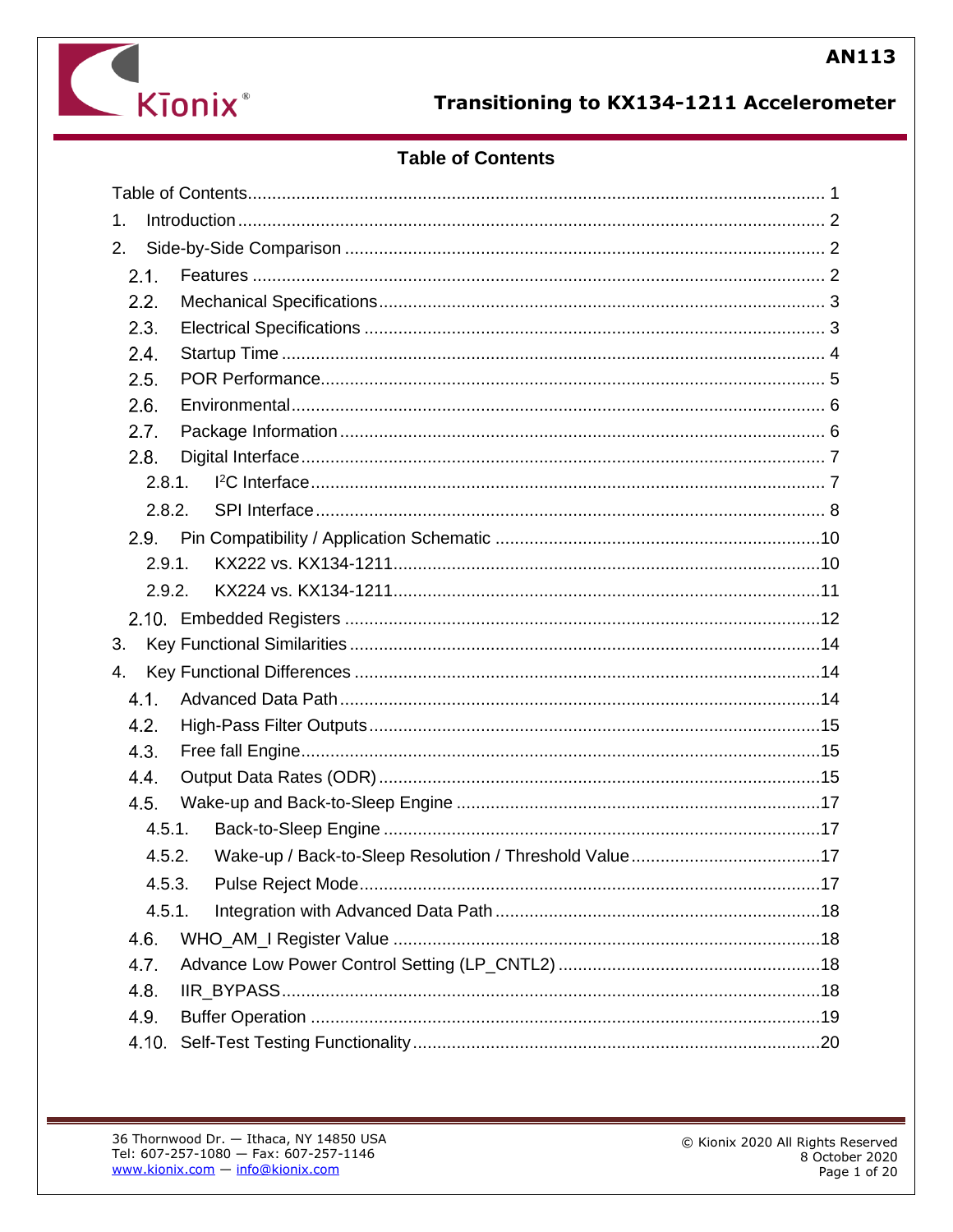# <span id="page-1-0"></span>**1. Introduction**

The purpose of the application notes is to help customers to transition from KX222-1054 and KX224-1053 accelerometers to **KX134-1211** accelerometer.

# <span id="page-1-1"></span>**2. Side-by-Side Comparison**

The following are key side-by-side comparisons with the KX134-1211 accelerometers. Typical values are shown, unless otherwise indicated.

#### <span id="page-1-2"></span> $2.1.$ **Features**

|                                    |              | <b>KX222</b><br>KX224 | KX134-1211  |
|------------------------------------|--------------|-----------------------|-------------|
| Parameter                          | <b>Units</b> |                       |             |
| Low Power Mode                     |              | Yes                   | Yes         |
| Self-test                          |              | Yes                   | Yes         |
| Wake-up                            |              | Yes                   | Yes         |
| Back-to-sleep                      |              | No                    | Yes         |
| <b>Freefall Detection</b>          |              | Yes                   | Yes         |
| Tap, Double-Tap Detection          |              | Yes                   | Yes         |
| <b>Tilt Orientation Detection</b>  |              | Yes                   | Yes         |
| Pedometer                          |              | No                    | No          |
| <b>Advanced Data Path</b>          |              | No                    | Yes         |
| User Configurable Full-Scale Range | g            | $\pm 8/16/32$         | ±8/16/32/64 |
| Maximum Output Data Rate           | <b>Hz</b>    | 25600                 | 25600       |
| Sample Buffer (FIFO)               | <b>Bytes</b> | 2048                  | 512         |

Note: See *[Key Functional Differences](#page-13-1)* section [4](#page-13-1) for further details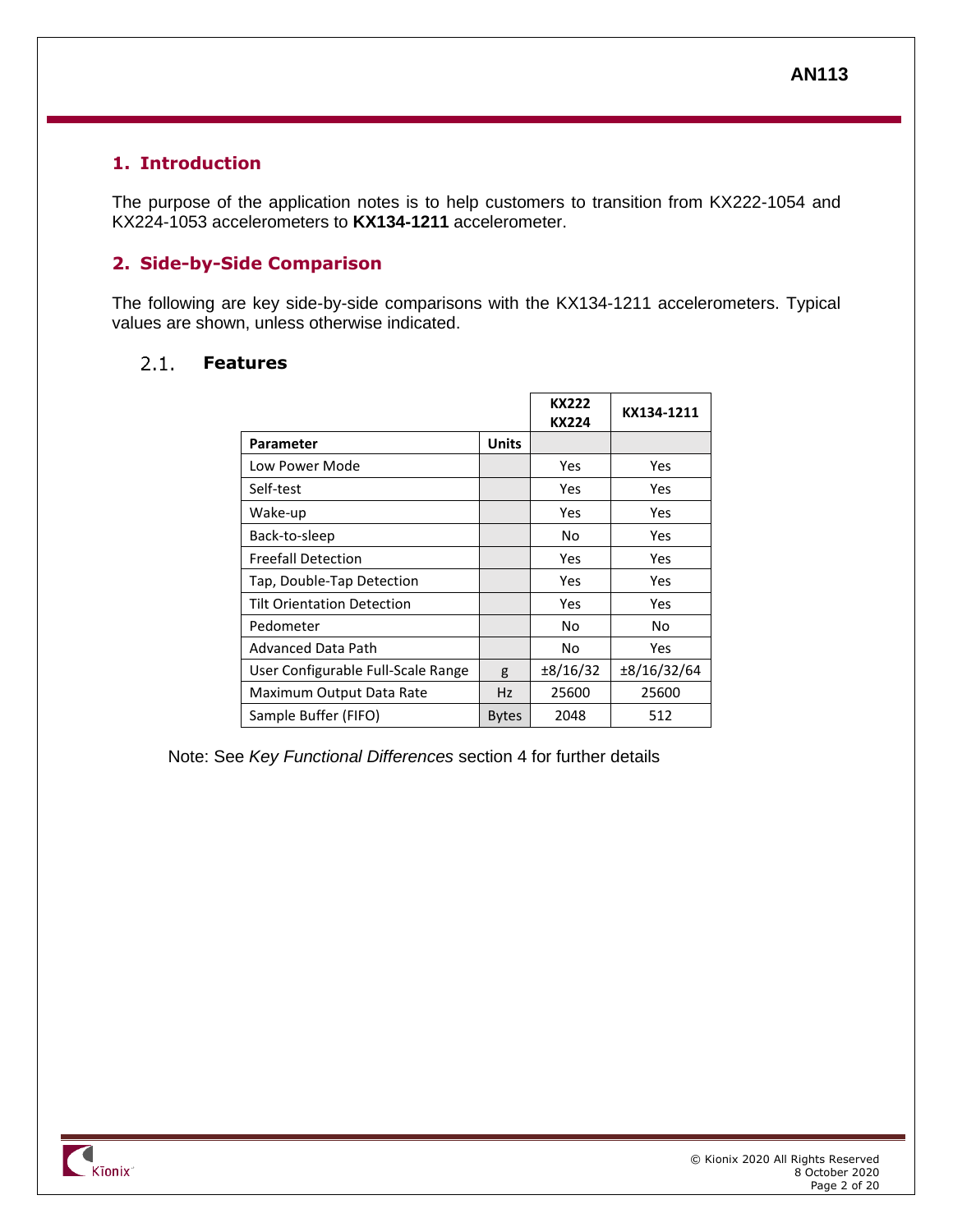### <span id="page-2-0"></span> $2.2.$ **Mechanical Specifications**

|                                            |                                        |                                  |                      | <b>KX222</b><br><b>KX224</b>      | KX134-1211 |
|--------------------------------------------|----------------------------------------|----------------------------------|----------------------|-----------------------------------|------------|
| Parameter                                  |                                        |                                  | <b>Units</b>         |                                   |            |
| <b>Operating Temperature Range</b>         |                                        |                                  | °C                   | -40 to 85                         | -40 to 105 |
| Zero-g Offset                              |                                        |                                  | mg                   | ±75                               | ±75        |
| Zero-g Offset Variation from RT over Temp. |                                        |                                  | mg/°C                | ±0.5                              | ±0.5       |
|                                            |                                        | $GSEL1=0$ , $GSEL0=0$ $(\pm 8g)$ |                      | 4096                              | 4096       |
| Sensitivity                                |                                        | GSEL1=0, GSEL0=1 $(±16g)$        |                      | 2048                              | 2048       |
|                                            |                                        | GSEL1=1, GSEL0=0 (±32g)          | counts/g             | 1024                              | 1024       |
|                                            |                                        | GSEL1=1, GSEL0=1 (±64g)          |                      |                                   | 512        |
| Sensitivity Variation from RT over Temp.   |                                        | %/°C                             | 0.01                 | 0.01                              |            |
|                                            | Self-Test Output change on Activation* |                                  | g                    | 0.5                               | 0.5        |
| Mechanical Signal Bandwidth (-3dB)         |                                        | Hz                               | 8000 (xy)<br>5100(z) | 8200(x)<br>8500 (y)<br>5600 $(z)$ |            |
| Non-Linearity                              |                                        | % of FS                          | 0.6                  | 0.6                               |            |
| <b>Cross Axis Sensitivity</b>              |                                        | %                                | $\mathcal{P}$        | 2                                 |            |
| <b>Noise</b>                               |                                        | <b>RMS</b>                       | mg                   | 3.3                               | 1.9        |
| $(ODR = 50Hz, LPRO = 1)$                   |                                        | Density                          | $\mu$ g/VHz          | 630                               | 300        |

\* See section [0](#page-18-1) for details on Self-Test

### <span id="page-2-1"></span>**Electrical Specifications**  $2.3.$

|                                         |                                                     |              | <b>KX222</b><br>KX224 | KX134-1211   |
|-----------------------------------------|-----------------------------------------------------|--------------|-----------------------|--------------|
| <b>Parameter</b>                        |                                                     | <b>Units</b> |                       |              |
| Supply Voltage (VDD)                    |                                                     | ν            | $1.71 - 3.6$          | $1.70 - 3.6$ |
| I/O Pads Supply                         | SPI, I <sup>2</sup> C (Fast/Standard Mode)          | v            | $1.7 - 3.6$           | $1.2 - 3.6$  |
| Voltage (IO VDD)                        | $I2C$ (High Speed mode)                             | v            | $1.7 - 3.6$           | $1.7 - 3.6$  |
| <b>Current Consumption</b><br>(Typical) | High Resolution Mode (ODR=800Hz)                    | μA           | 145                   | 148          |
|                                         | Low Power Mode<br>(ODR=0.781Hz, 2 samples averaged) | μA           | 1.3                   | 0.53         |
|                                         | Standby                                             | μA           | 0.9                   | 0.50         |
| $I2C$ Communication Rate (max)          |                                                     | MHz          | 3.4                   | 3.4          |
| SPI Communication Rate (max)            |                                                     | MHz          | 10                    | 10           |
| Output Data Rate [ODR] (max)            |                                                     | kHz          | 25.6                  | 25.6         |
| $I2C$ Slave Address (7-bit)             |                                                     |              | 0x1E/0x1F             | 0x1E/0x1F    |

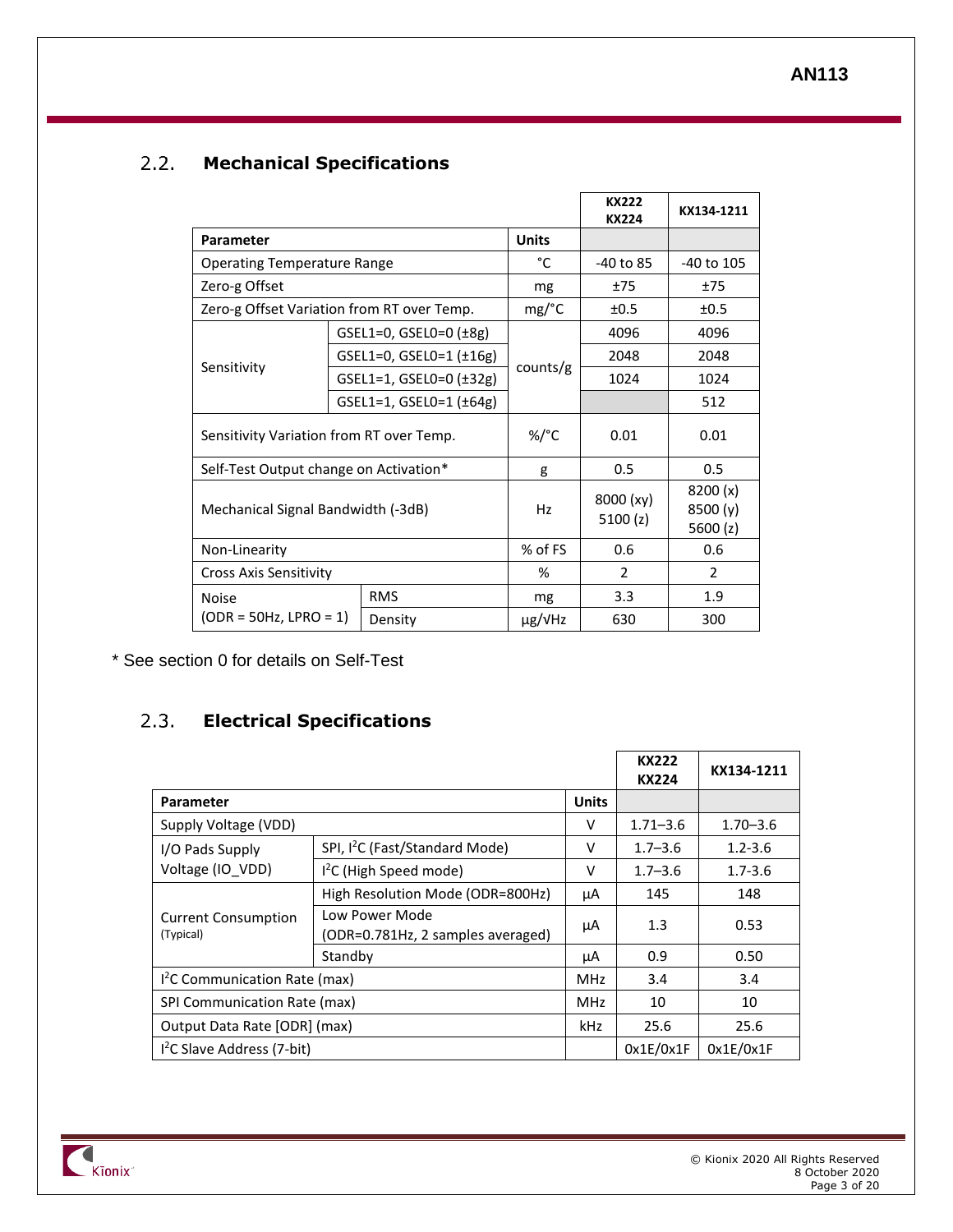### <span id="page-3-0"></span> $2.4.$ **Startup Time**

|          |                       | High Resolution / High Performance Mode (RES = 1) | Low Power Mode (RES = 0)  |                       |                           |
|----------|-----------------------|---------------------------------------------------|---------------------------|-----------------------|---------------------------|
| ODR (Hz) | <b>KX222</b><br>KX224 | KX134-1211<br>(FSTUP=0)                           | KX134-1211<br>$(FSTUP=1)$ | <b>KX222</b><br>KX224 | KX134-1211<br>(FSTUP=N/A) |
| 0.781    | 1286.4                | 1283.0                                            | 1.9                       | 1.4                   | 1.9                       |
| 1.563    | 643.9                 | 642.2                                             | 1.9                       | 1.4                   | 1.9                       |
| 3.125    | 322.6                 | 322.0                                             | 1.9                       | 1.4                   | 1.9                       |
| 6.25     | 162.1                 | 161.7                                             | 1.9                       | 1.4                   | 1.9                       |
| 12.5     | 81.7                  | 81.7                                              | 1.9                       | 1.4                   | 1.9                       |
| 25       | 41.5                  | 41.6                                              | 1.9                       | 1.4                   | 1.9                       |
| 50       | 21.5                  | 21.6                                              | 1.9                       | 1.4                   | 1.9                       |
| 100      | 11.4                  | 11.6                                              | 1.9                       | 1.4                   | 1.9                       |
| 200      | 6.4                   | 6.6                                               | 1.9                       | 1.4                   | 1.9                       |
| 400      | 3.9                   | 4.1                                               | 1.9                       |                       | 1.9                       |
| 800      | 2.7                   | 2.8                                               | 2.8                       |                       |                           |
| 1600     | 2.0                   | 2.2                                               | 2.2                       |                       |                           |
| 3200     | 1.7                   | 1.9                                               | 1.9                       |                       |                           |
| 6400     | 1.6                   | 1.7                                               | 1.7                       |                       |                           |
| 12800    | 1.5                   | 1.7                                               | 1.7                       |                       |                           |
| 25600    | 1.4                   | 1.6                                               | 1.6                       |                       |                           |

**Table 1:** Startup Time (msec) comparison

Notes:

- 1. Startup time is defined from setting PC1 bit in CNTL1 register to 1 until the valid outputs are available in output data registers.
- 2. Startup time varies with the power mode (RES bit in CNTL1 register) and the Output Data Rate (ODCNTL register).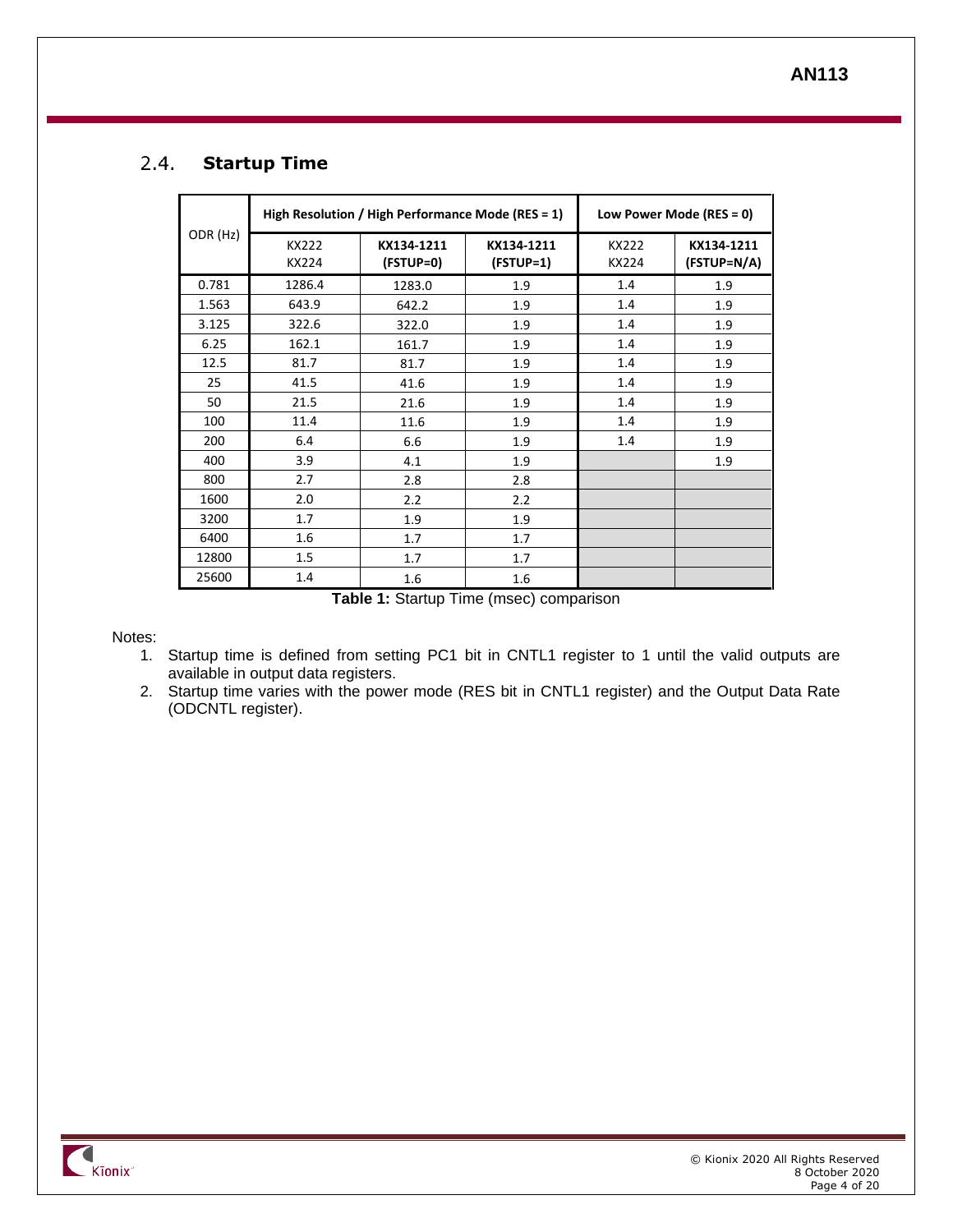#### <span id="page-4-0"></span> $2.5.$ **POR Performance**



**Figure 1:** Power-On Reset Timing Diagram

| <b>Parameters</b>                                             | <b>Units</b> | <b>KX222</b><br><b>KX224</b> | KX134-1211 |
|---------------------------------------------------------------|--------------|------------------------------|------------|
| VDD rise time: $T_{VDD}^{1,2,3}$ (max)                        | ms           | 5                            | 5          |
| IO VDD rise time: $T_{10_VDD}^{1,2,3}$ (max)                  | ms           | 5                            | 5          |
| VDD off time: $T_{VDD}$ off <sup>4,6</sup> (min)              | ms           | 20                           | 20         |
| IO VDD off time: T <sub>IO VDD OFF</sub> <sup>4,6</sup> (min) | ms           | 20                           | 20         |
| VDD low voltage: VDDLow <sup>4,6</sup> (max)                  | mV           | 200                          | 200        |
| IO VDD low voltage: IO VDDLow <sup>4,6</sup> (max)            | mV           | 200                          | 200        |
| Software Reset Time <sup>6</sup> (max)                        | ms           | $\mathfrak{p}$               | 2          |
| Power Up Time <sup>7</sup> (typ / max)                        | ms           | 20/50                        | 20/50      |

**Table 2:** POR Performance Comparison

### <span id="page-4-1"></span>Notes:

- 1. VDD and IO VDD must always be monotonic ramps without ambiguous state.
- 2. T<sub>VDD</sub> and T<sub>IO</sub> <sub>VDD</sub> rise from 10% to 90% of final value needs to be less than or equal the maximum duration specified in [Table 2.](#page-4-1)
- 3. IO VDD amplitude must remain  $\leq$  VDD.
- 4. TVDD\_OFF and TIO\_VDD\_OFF are off times for VDD and IO\_VDD voltage rails respectively. In order to prevent the accelerometer from entering an ambiguous state, both VDD and IO\_VDD need to be pulled down to GND below the VDD<sub>Low</sub> and IO\_VDD<sub>Low</sub> levels respectively for the duration of time at or above  $T_{VDD}$  or F and  $T_{IO}$  v<sub>DD</sub> or F respectively.
- 5. It is important the user determines the timing  $(T_{VDD \text{ OFF}})$  and threshold (VDD<sub>LOW</sub>) levels by evaluating the performance in the specific system for which the device will be incorporated.
- 6. Software Reset Time is defined as time it takes to perform a RAM reboot routine following the setting of SRST bit to 1 in the corresponding control register. The SRST bit will remain 1 until the RAM reboot routine is completed.
- 7. Power Up Time is defined as time from VDD and IO\_VDD become valid to device boot completion.

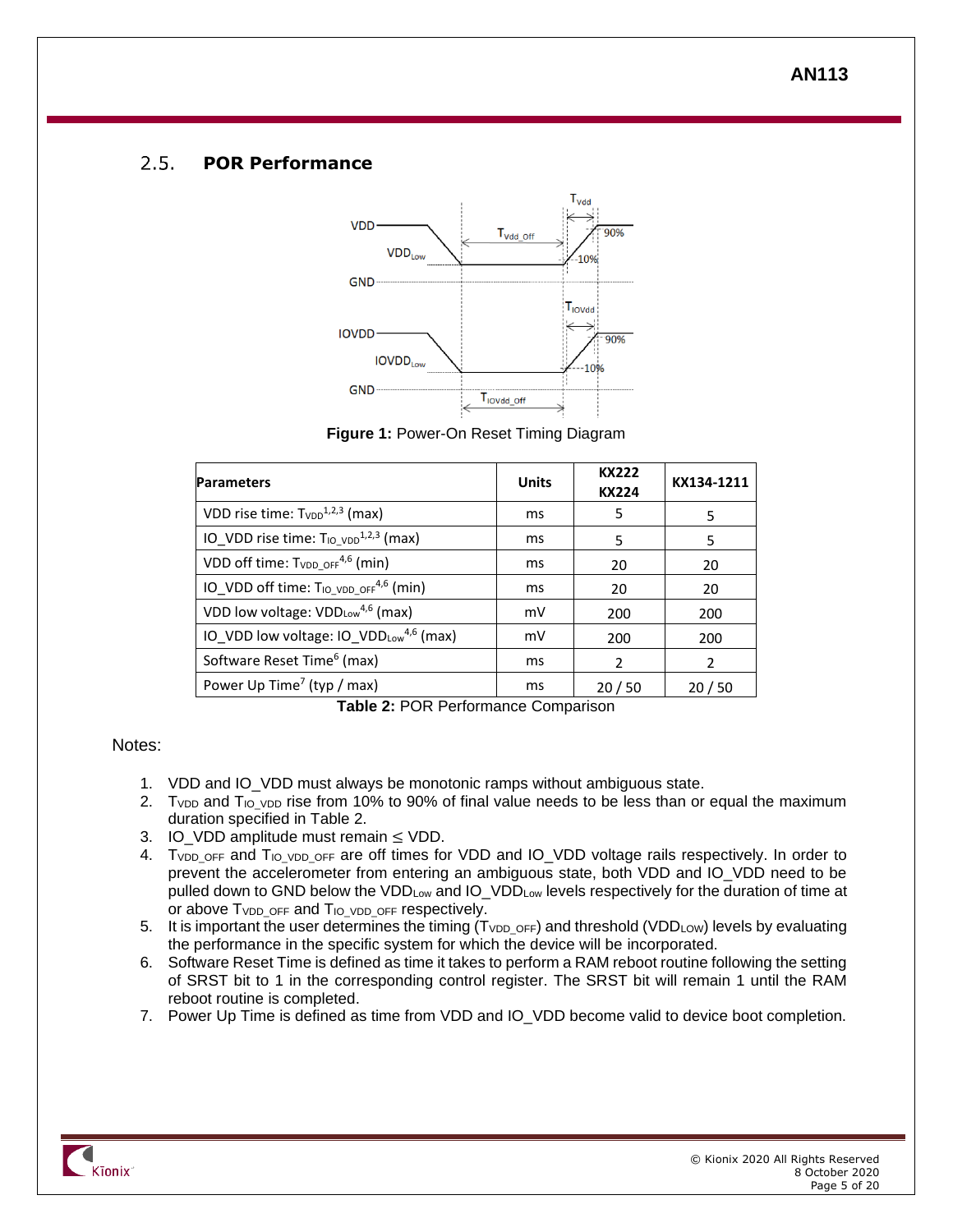### <span id="page-5-0"></span> $2.6$ **Environmental**

|                                                    |              | KX222<br><b>KX224</b>             | KX134-1211                        |
|----------------------------------------------------|--------------|-----------------------------------|-----------------------------------|
| Parameter                                          | <b>Units</b> |                                   |                                   |
| Supply Voltage (VDD)  <br>Absolute Limits          | V            | $-0.5$ to 3.60                    | $-0.3$ to $3.60$                  |
| <b>Operating Temperature</b><br>Range              | °C           | $-40$ to 85                       | -40 to 105                        |
| Storage Temperature<br>Range                       | °C           | -55 to 150                        | -55 to 150                        |
| <b>Mechanical Shock</b><br>(powered and unpowered) | g            | 5000 for 0.5ms<br>10000 for 0.2ms | 5000 for 0.5ms<br>10000 for 0.2ms |
| ESD (HBM)                                          | V            | 2000                              | 2000                              |

### <span id="page-5-1"></span> $2.7.$ **Package Information**

### Comparison of KX222 with KX134-1211

|                                |              | <b>KX222</b>          | KX134-1211                         |
|--------------------------------|--------------|-----------------------|------------------------------------|
| <b>Parameter</b>               | <b>Units</b> |                       |                                    |
| <b>Sensing Axes</b><br>(Accel) |              | XYZ 3-axis            | XYZ 3-axis                         |
| Package Size                   | mm           | 2x2x0.9               | 2x2x0.9                            |
| Package Type                   |              | LGA                   | LGA                                |
| Pins                           |              | 12                    | 12                                 |
| Axes<br>Orientation            |              | +X<br>Pn<br>$+Y \leq$ | $+X$<br>Pn 1<br>$+Y \triangleleft$ |

# Comparison of KX224 sensor with KX134-1211

|                      |              | <b>KX224</b>            | KX134-1211        |
|----------------------|--------------|-------------------------|-------------------|
| Parameter            | <b>Units</b> |                         |                   |
| Sensing Axes (Accel) |              | XYZ 3-axis              | XYZ 3-axis        |
| Package Size         | mm           | 3x3x0.9                 | 2x2x0.9           |
| Package Type         |              | LGA                     | <b>LGA</b>        |
| Pins                 |              | 16                      | 12                |
| Axes Orientation     |              | $\mu_{\rm H}$ :<br>$+X$ | Ph 1<br>$+Y \leq$ |

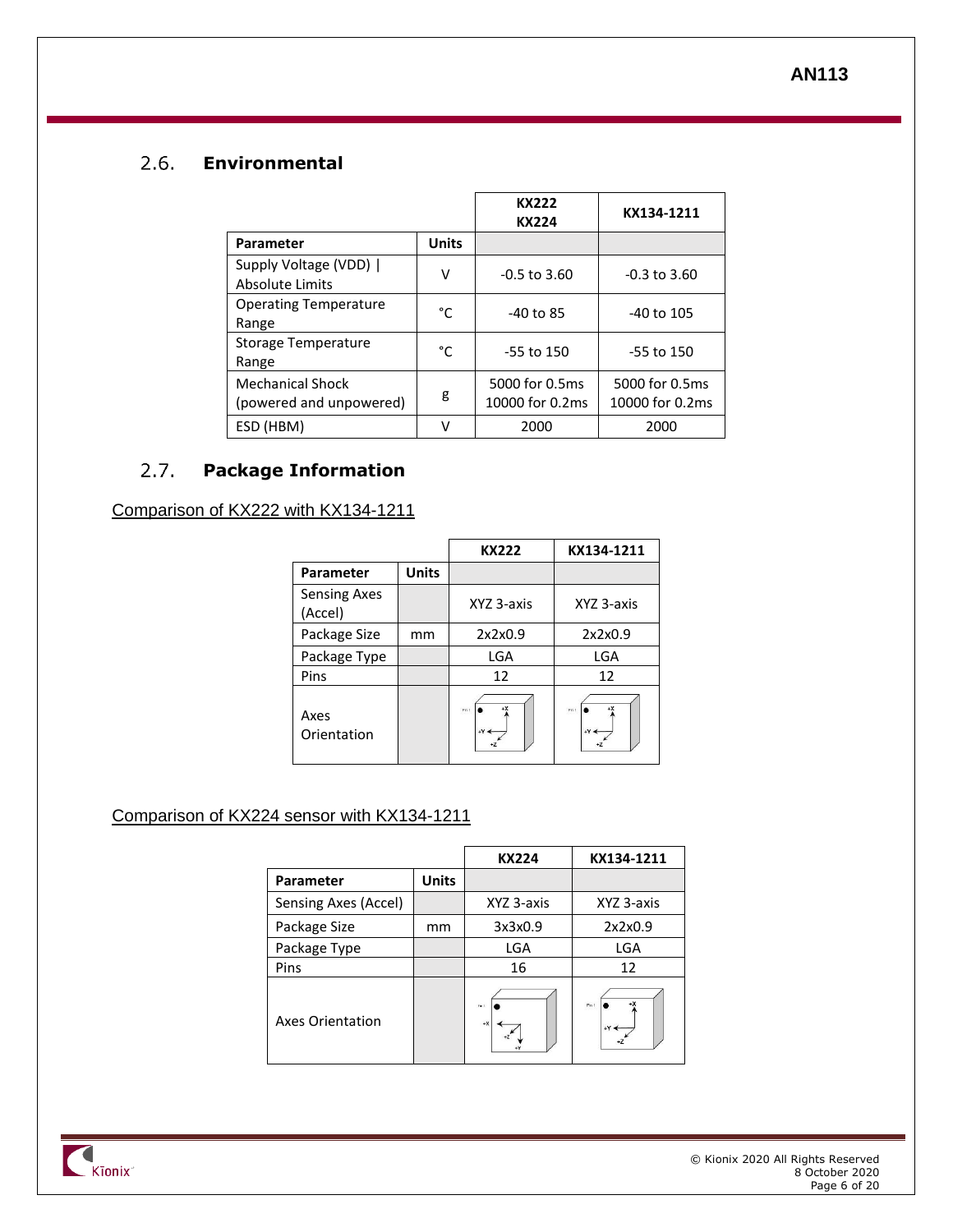### <span id="page-6-0"></span> $2.8.$ **Digital Interface**

# 2.8.1. I<sup>2</sup>C Interface

<span id="page-6-1"></span>The I<sup>2</sup>C Interface timing for all products is the same. Also, the 7-bit I<sup>2</sup>C Slave Address for all parts can be either 0x1E or  $0x1F$ , as determined by the physical connection of the ADDR pin.



| <b>Number</b>  | <b>Description</b>                                         | <b>MIN</b> | <b>MAX</b> | <b>Units</b> |
|----------------|------------------------------------------------------------|------------|------------|--------------|
| to             | SDA LOW to SCL LOW transition (Start event)                | 50         |            | ns           |
| t1             | SDA LOW to first SCL rising edge                           | 100        |            | ns           |
| t <sub>2</sub> | SCL pulse width: HIGH                                      | 100        |            | ns           |
| $t_3$          | SCL pulse width: LOW                                       | 100        |            | ns           |
| t4             | SCL HIGH before SDA falling edge (Start Repeated)          | 50         |            | ns           |
| t5             | SCL pulse width: HIGH during a S/Sr/P event                | 100        |            | ns           |
| t٤             | SCL HIGH before SDA rising edge (Stop)                     | 50         |            | ns           |
| t <sub>7</sub> | SDA pulse width: HIGH                                      | 25         |            | ns           |
| tg             | SDA valid to SCL rising edge                               | 50         |            | ns           |
| t.             | SCL rising edge to SDA invalid                             | 50         |            | ns           |
| $t_{10}$       | SCL falling edge to SDA valid (when slave is transmitting) |            | 100        | ns           |
| $t_{11}$       | SCL falling edge to SDA invalid (when slave is             | $\Omega$   |            | ns           |
| <b>Note</b>    | Recommended I <sup>2</sup> C CLK                           | 2.5        |            | μS           |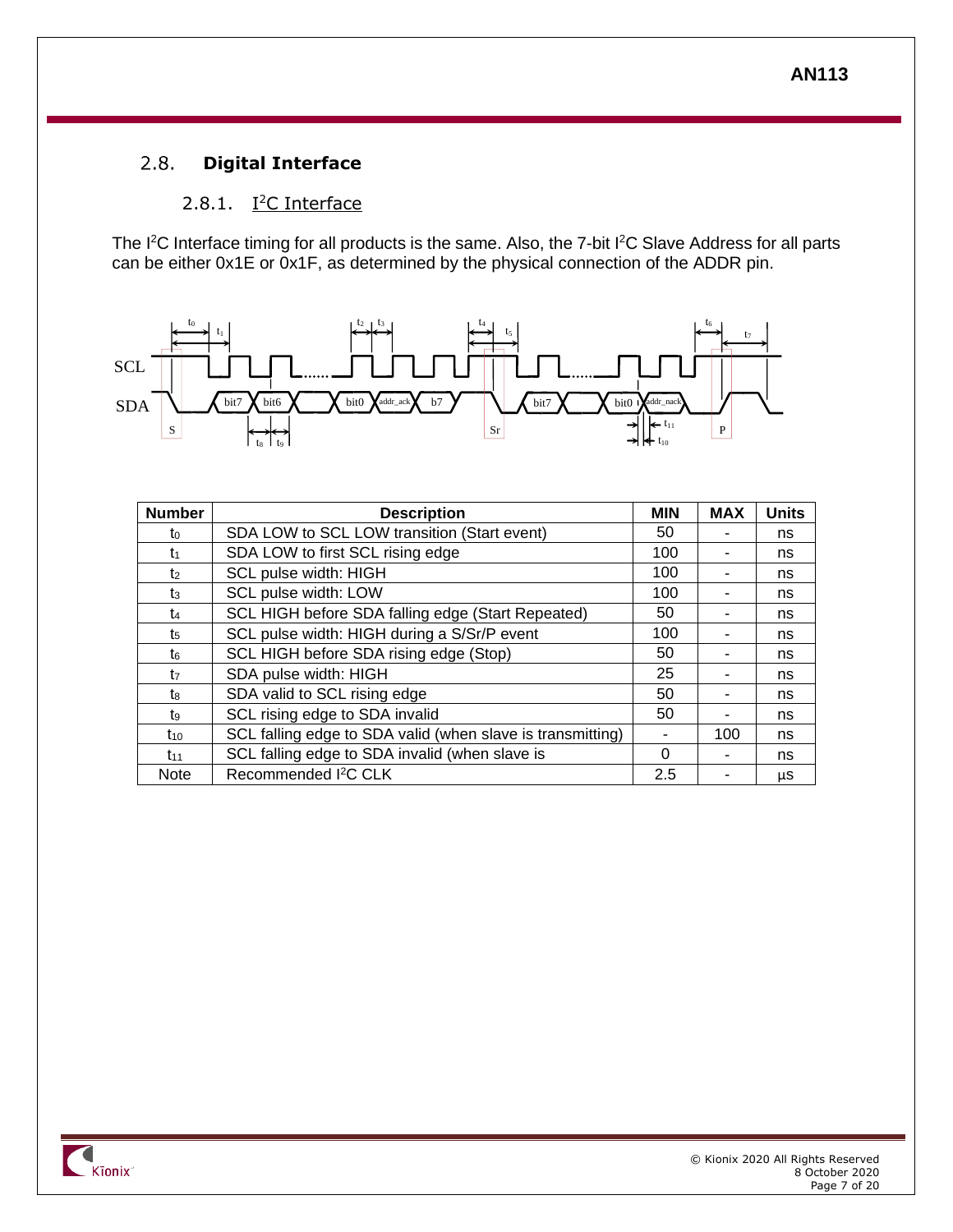# 2.8.2. SPI Interface

<span id="page-7-0"></span>

The min specification for several parameter vary between KX134-1211 and other products as shown in the [Table 3.](#page-7-1)

|                |                                                        | KX222<br><b>KX224</b> | KX134-1211 | KX222<br><b>KX224</b><br>KX134-1211 |              |
|----------------|--------------------------------------------------------|-----------------------|------------|-------------------------------------|--------------|
| <b>Number</b>  | <b>Description</b>                                     |                       | <b>MIN</b> | <b>MAX</b>                          | <b>Units</b> |
| $t_1$          | CLK pulse width: HIGH                                  | 40                    | 45         |                                     | ns           |
| t <sub>2</sub> | CLK pulse width: LOW                                   | 40                    | 45         |                                     | ns           |
| $t_3$          | nCS LOW to first CLK rising<br>edge                    | 20                    | 20         |                                     | ns           |
| t <sub>4</sub> | nCS LOW after the final CLK<br>rising edge to nCS HIGH | 30                    | 20         |                                     | ns           |
| t <sub>5</sub> | SDI valid to CLK rising edge                           | 10                    | 10         |                                     | ns           |
| $t_{6}$        | CLK rising edge to SDI invalid                         | 10                    | 10         |                                     | ns           |
| t <sub>7</sub> | CLK falling edge to SDO valid                          |                       |            | 35                                  | ns           |

<span id="page-7-1"></span>**Table 3:** 4-Wire SPI Interface Timing

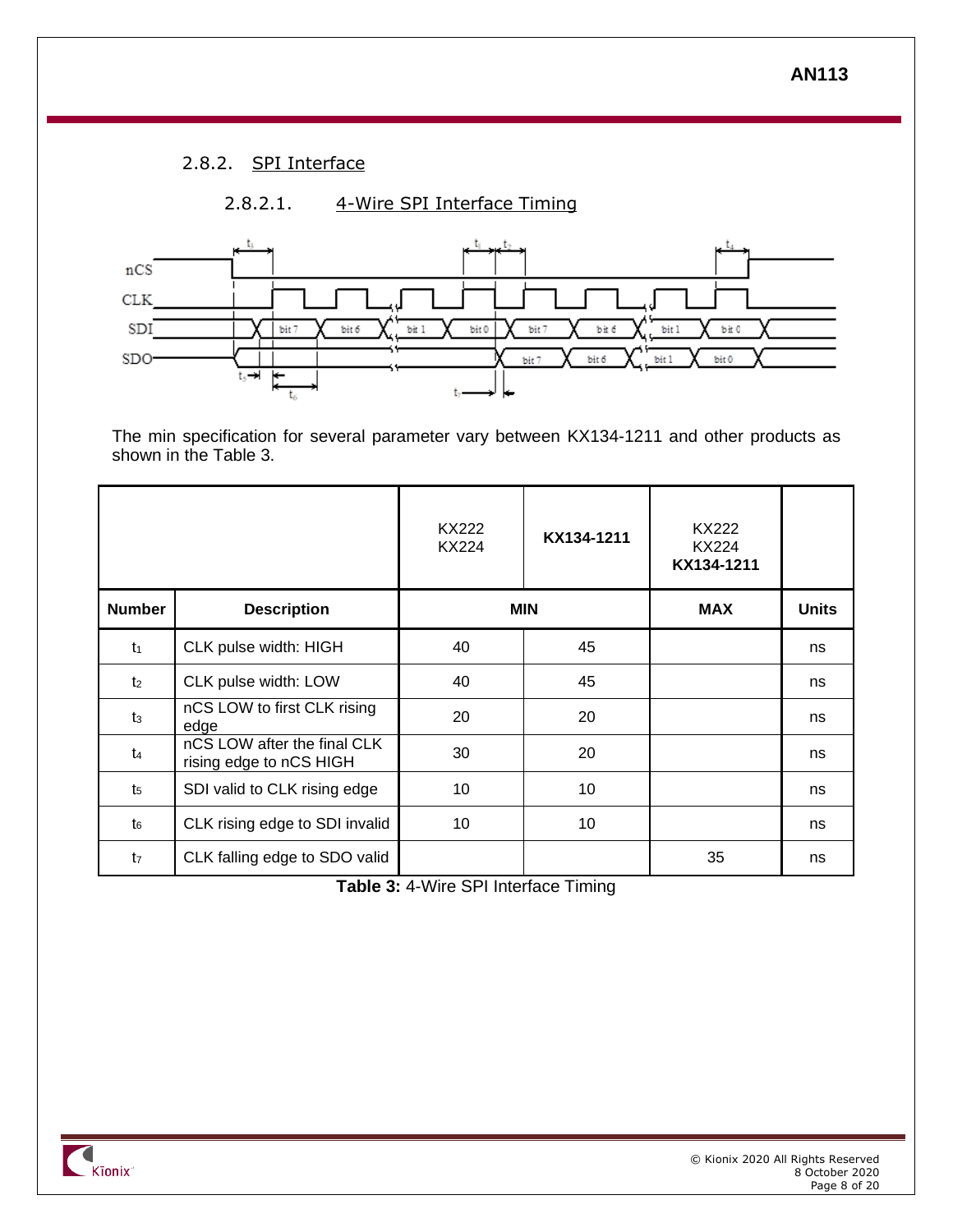# 2.8.2.2. 3-Wire SPI Interface Timing



The min specification for several parameter vary between KX134-1211 and other products as shown in the [Table 4.](#page-8-0)

|                |                                                                     | <b>KX222</b><br><b>KX224</b> | KX134-1211 | KX222<br>KX224<br>KX134-1211 |              |
|----------------|---------------------------------------------------------------------|------------------------------|------------|------------------------------|--------------|
| <b>Number</b>  | <b>Description</b>                                                  |                              | <b>MIN</b> | <b>MAX</b>                   | <b>Units</b> |
| $t_1$          | CLK pulse width: HIGH                                               | 40                           | 45         |                              | ns           |
| t <sub>2</sub> | CLK pulse width: LOW                                                | 40                           | 45         |                              | ns           |
| t <sub>3</sub> | nCS LOW to first CLK rising<br>edge                                 | 20                           | 20         |                              | ns           |
| t <sub>4</sub> | nCS LOW after the final CLK<br>rising edge to nCS HIGH              | 20                           | 20         |                              | ns           |
| t <sub>5</sub> | SDI valid to CLK rising edge                                        | 10                           | 10         |                              | ns           |
| t <sub>6</sub> | CLK rising edge to SDI input<br>valid                               | 10                           | 10         |                              | ns           |
| t <sub>7</sub> | CLK extra clock cycle rising<br>edge to SDI output becomes<br>valid |                              |            |                              | ns           |
| t8             | CLK falling edge to SDI<br>output becomes valid                     |                              |            | 35                           | ns           |

<span id="page-8-0"></span>**Table 4:** 3-Wire SPI Interface Timing

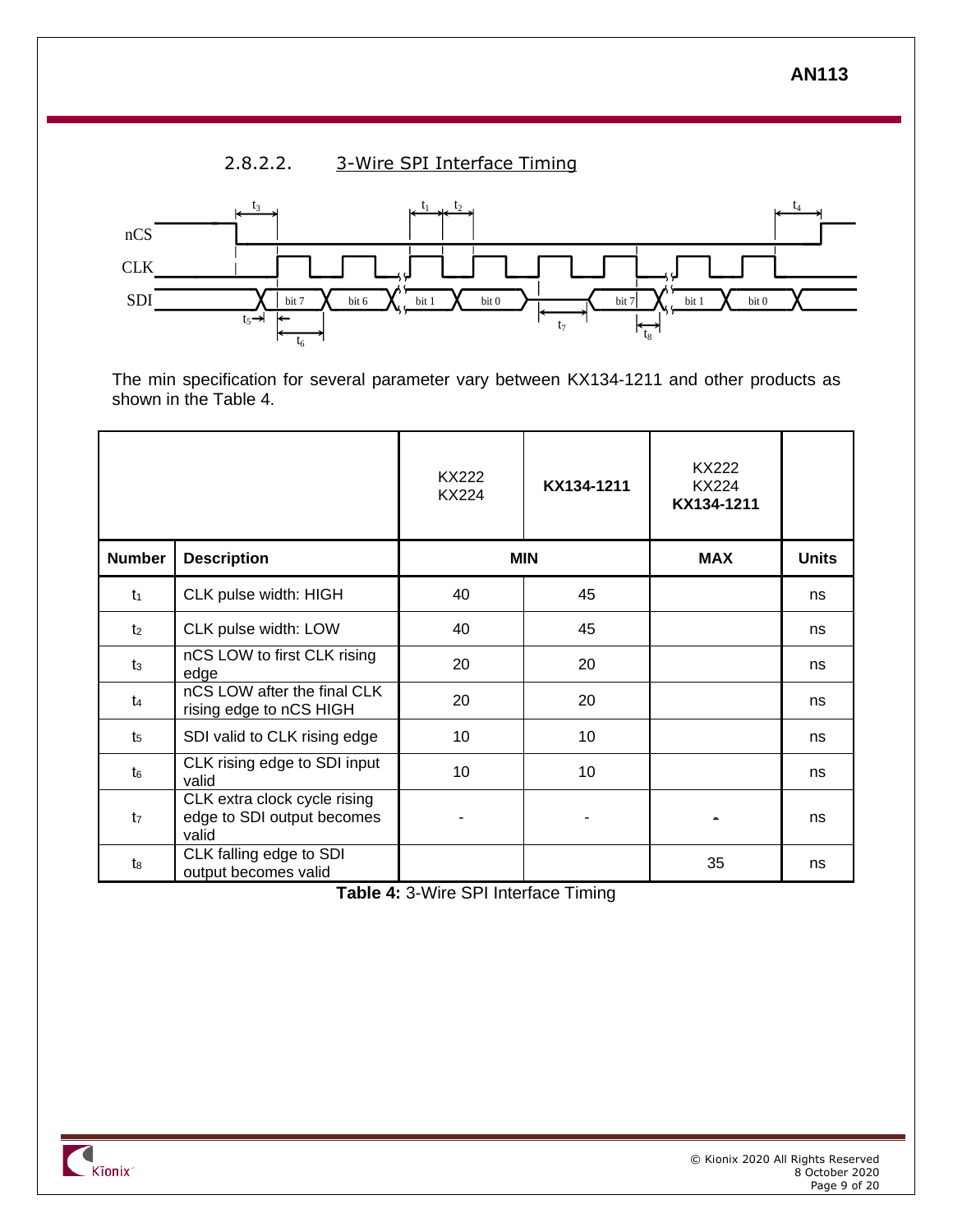### <span id="page-9-0"></span> $2.9.$ **Pin Compatibility / Application Schematic**

### 2.9.1. KX222 vs. KX134-1211

<span id="page-9-1"></span>The KX222 accelerometer can be easily replaced by the KX134-1211 accelerometer for either an I<sup>2</sup>C or SPI interface application. From a hardware perspective, all these sensors have an identical pad/pin layouts and identical pin functionality.





| <sup>o</sup> in | <b>Name</b>      | <b>Description</b>                                                                                                                                           | Pin            | <b>Name</b>      | <b>Description</b>                                                                                                                                          |  |  |
|-----------------|------------------|--------------------------------------------------------------------------------------------------------------------------------------------------------------|----------------|------------------|-------------------------------------------------------------------------------------------------------------------------------------------------------------|--|--|
| $\mathbf{1}$    | SDO/ADDR         | Out<br>pin during 4-wire<br>Serial<br>Data<br><b>SPI</b><br>communication and part of the device address<br>during I2C communication. Do not leave floating. | 1              | SDO/ADDR         | Serial<br>Out<br>pin<br>during<br>SPI<br>Data<br>4-wire<br>communication and part of the device address<br>during I2C communication. Do not leave floating. |  |  |
| $\overline{2}$  | SDI/SDA          | SPI Data input / I2C Serial Data                                                                                                                             | $\overline{2}$ | SDI/SDA          | SPI Data input / I2C Serial Data                                                                                                                            |  |  |
| 3               | IO VDD           | The power supply input for the digital<br>communication bus. Optionally decouple this pin<br>to ground with a 0.1µF ceramic capacitor.                       | 3              | IO VDD           | The<br>supply input for the<br>digital<br>power<br>communication bus. Optionally decouple this pin to<br>ground with a 0.1µF ceramic capacitor.             |  |  |
| 4               | <b>TRIG</b>      | Trigger pin for FIFO buffer control. Connect to<br>GND when not using external trigger option.                                                               | 4              | <b>TRIG</b>      | Trigger pin for FIFO buffer control. Connect to GND<br>when not using external trigger option.                                                              |  |  |
| 5               | INT1             | Physical Interrupt 1 (Push-Pull). The pin is in High-<br>Z state during POR and is driven LOW following<br>POR. Leave floating if not used.                  | 5              | INT1             | Physical Interrupt 1 (Push-Pull). The pin is in High-Z<br>state during POR and is driven LOW following POR.<br>Leave floating if not used.                  |  |  |
| 6               | INT <sub>2</sub> | Physical Interrupt 2 (Push-Pull). The pin is in High-<br>Z state during POR and is driven LOW following<br>POR. Leave floating if not used.                  | 6              | INT <sub>2</sub> | Physical Interrupt 2 (Push-Pull). The pin is in High-Z<br>state during POR and is driven LOW following POR.<br>Leave floating if not used.                  |  |  |
| $\overline{7}$  | <b>VDD</b>       | The power supply input. Decouple this pin to<br>ground with a 0.1µF ceramic capacitor.                                                                       | $\overline{7}$ | <b>VDD</b>       | The power supply input. Decouple this pin to<br>ground with a 0.1µF ceramic capacitor.                                                                      |  |  |
| 8               | <b>GND</b>       | Ground                                                                                                                                                       | 8              | GND              | Ground                                                                                                                                                      |  |  |
| 9               | <b>GND</b>       | Ground                                                                                                                                                       | 9              | <b>GND</b>       | Ground                                                                                                                                                      |  |  |
| 10              | nCS              | Chip Select (active LOW) for SPI communication.<br>Connect to IO VDD for I2C communication. Do<br>not leave floating.                                        | 10             | nCS              | Chip Select (active LOW) for SPI communication.<br>Connect to IO_VDD for I2C communication. Do not<br>leave floating.                                       |  |  |
| 11              | <b>NC</b>        | Not Internally Connected. Can be connected to<br>VDD, IO_VDD, GND or leave floating.                                                                         | 11             | <b>NC</b>        | Not Internally Connected. Can be connected to<br>VDD, IO_VDD, GND or leave floating.                                                                        |  |  |
| 12              | SCLK/SCL         | SPI and I2C Serial Clock                                                                                                                                     | 12             | SCLK/SCL         | SPI and I2C Serial Clock                                                                                                                                    |  |  |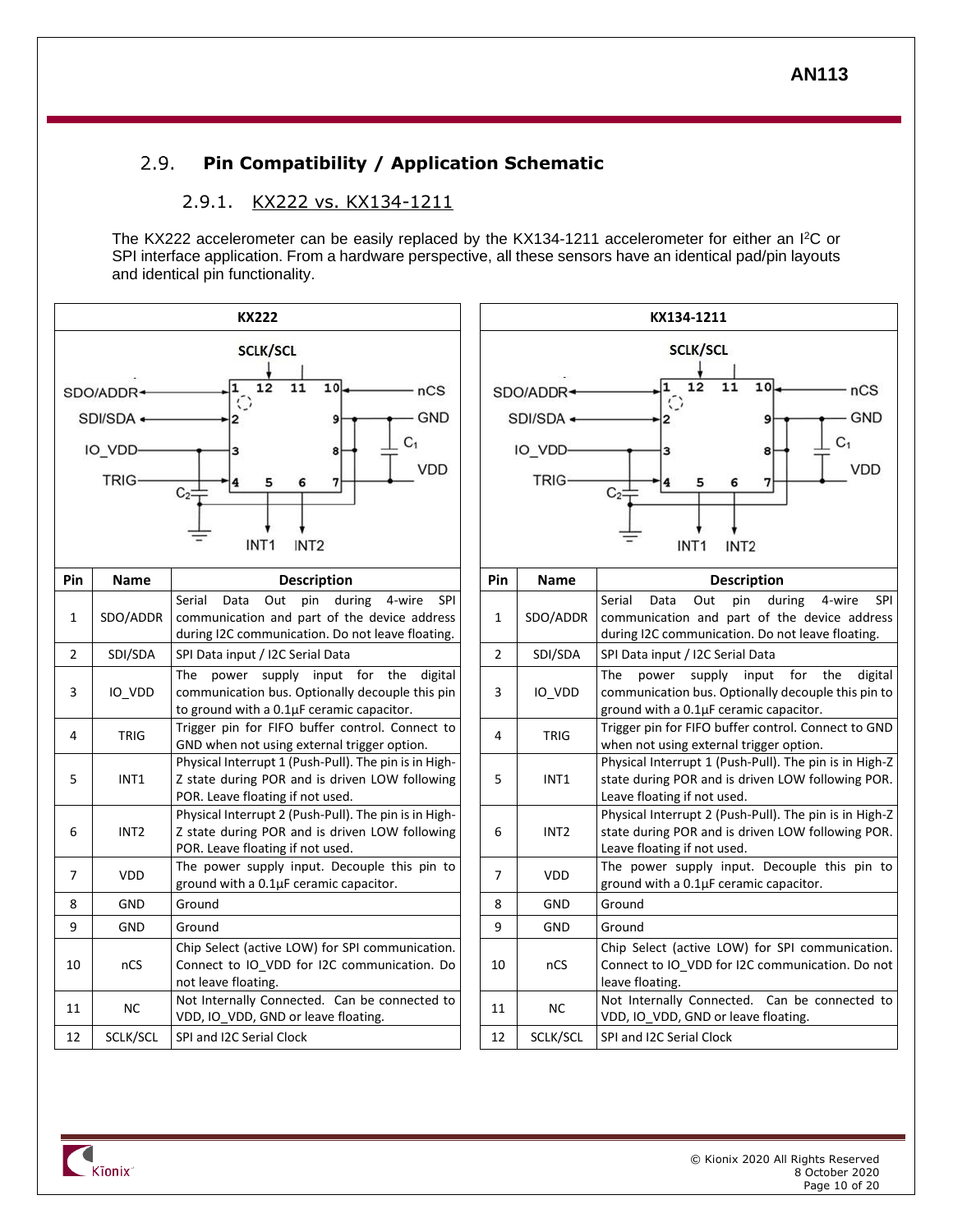## 2.9.2. KX224 vs. KX134-1211

<span id="page-10-0"></span>The KX224 accelerometer come in a 3 x 3 x 0.9 mm LGA 16-pin package, which is different from 2 x 2 x 0.9 mm LGA 12-pin package for the KX134-1211. Thus, the KX134-1211 is **not** a direct drop-in replacement for the KX224. However, the functionality of identically called pins is the same between sensors.





**Kionix**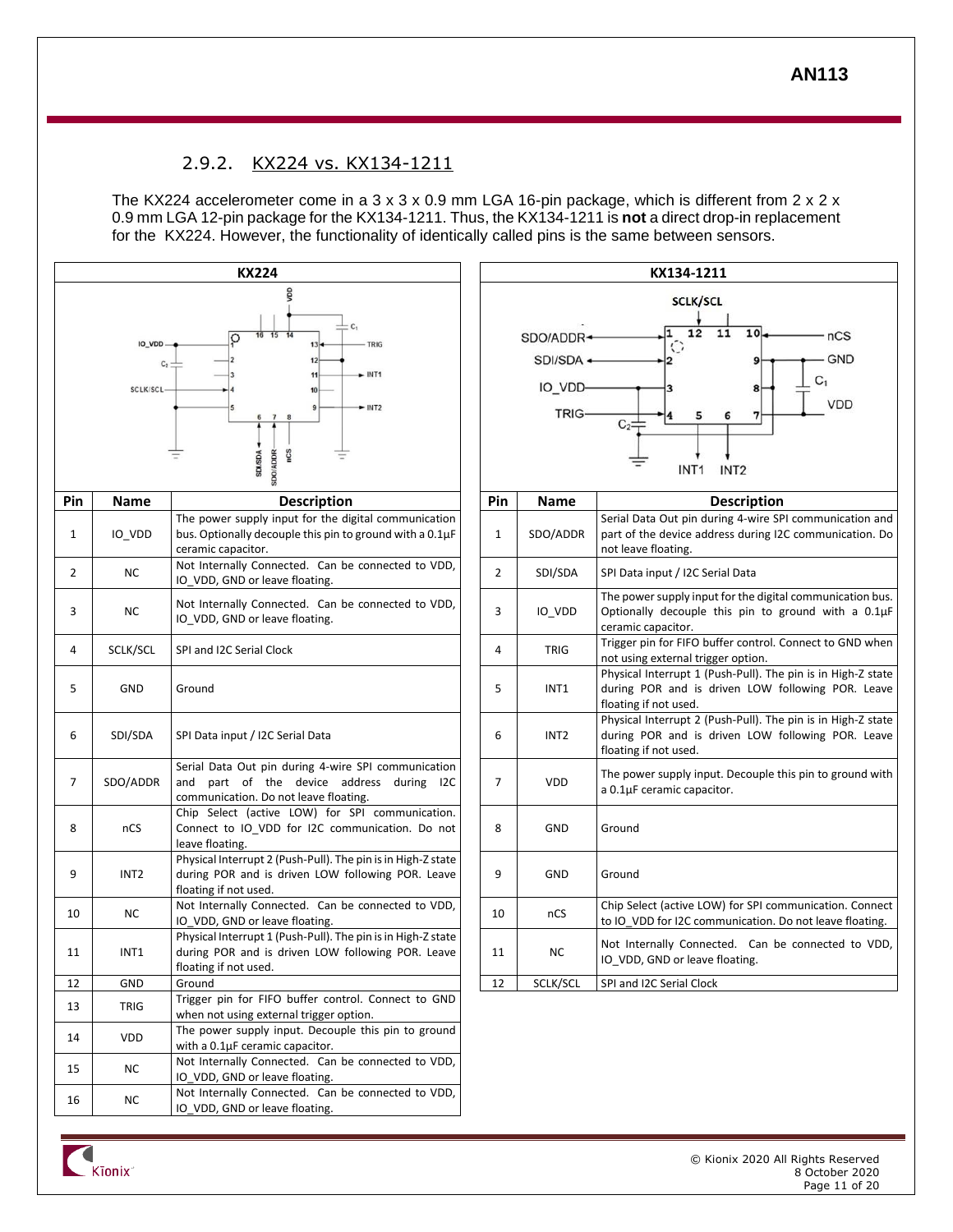# <span id="page-11-0"></span>**Embedded Registers**

The [Table 5](#page-13-3) shows the side-by-side comparison of the embedded registers between the sensors. Some of the most commonly used registers are highlighted for better visualization. Note, that registers with similar names may have different bit functions. See section [4](#page-13-1) for details.

| Addr<br>(HEX) | <b>KX222</b><br><b>KX224</b> | KX134-1211        |  |
|---------------|------------------------------|-------------------|--|
| 0             | XHP L                        | MAN ID            |  |
| 1             | XHP H                        | PART ID           |  |
| 2             | YHP L                        | XADP L            |  |
| 3             | YHP H                        | XADP H            |  |
| 4             | ZHP L                        | YADP<br>-L        |  |
| 5             | ZHP H                        | YADP H            |  |
| 6             | XOUT L                       | ZADP L            |  |
| 7             | XOUT H                       | ZADP H            |  |
| 8             | YOUT L                       | XOUT L            |  |
| 9             | YOUT H                       | XOUT H            |  |
| 0А            | ZOUT L                       | YOUT L            |  |
| 0B            | ZOUT H                       | YOUT H            |  |
| 0C            | <b>COTR</b>                  | ZOUT L            |  |
| 0D            | Kionix Reserved              | ZOUT H            |  |
| 0E            | Kionix Reserved              | Kionix Reserved   |  |
| 0F            | WHO AM I                     | Kionix Reserved   |  |
| 10            | TSCP                         | Kionix Reserved   |  |
| 11            | <b>TSPP</b>                  | Kionix Reserved   |  |
| 12            | INS1                         | COTR              |  |
| 13            | INS <sub>2</sub>             | WHO AM I          |  |
| 14            | INS3                         | TSCP              |  |
| 15            | STAT                         | TSPP              |  |
| 16            | Kionix Reserved              | INS1              |  |
| 17            | INT REL                      | INS <sub>2</sub>  |  |
| 18            | CNTL1                        | INS3              |  |
| 19            | CNTL <sub>2</sub>            | STATUS REG        |  |
| 1Α            | CNTL3                        | INT REL           |  |
| 1Β            | ODCNTL                       | CNTL1             |  |
| 1C            | INC1                         | CNTL <sub>2</sub> |  |
| 1D            | INC2                         | CNTL3             |  |
| 1E            | INC3                         | CNTL4             |  |
| 1F            | INC4                         | CNTL5             |  |
| 20            | INC5                         | CNTL6             |  |
| 21            | INC6                         | ODCNTL            |  |
| 22            | TILT TIMER                   | INC1              |  |

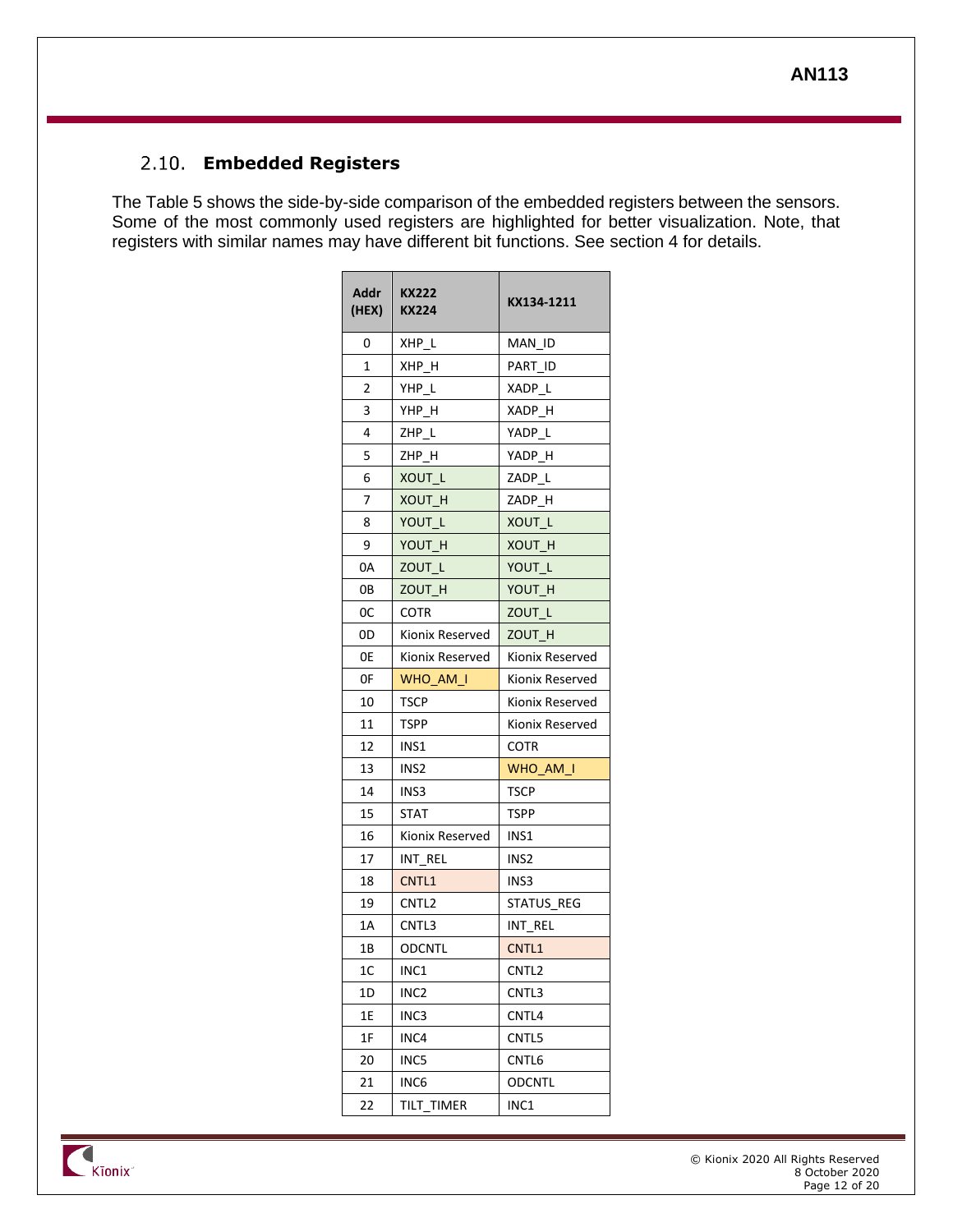| 23 | <b>WUFC</b>         | INC2            |
|----|---------------------|-----------------|
| 24 | TDTRC               | INC3            |
| 25 | тртс                | INC4            |
| 26 | TTH                 | INC5            |
| 27 | TTL                 | INC6            |
| 28 | FTD                 | Kionix Reserved |
| 29 | STD                 | tilt timer      |
| 2A | TLT                 | <b>TDTRC</b>    |
| 2В | TWS                 | тотс            |
| 2C | FFTH                | TTH             |
| 2D | FFC                 | TTL             |
| 2Е | FFCNTL              | FTD             |
| 2F | Kionix Reserved     | STD             |
| 30 | ATH                 | TLT             |
| 31 | Kionix Reserved     | TWS             |
| 32 | TILT ANGLE LL       | FFTH            |
| 33 | TILT ANGLE HL       | FFC             |
| 34 | HYST SET            | FFCNTL          |
| 35 | LP CNTL             | Kionix Reserved |
| 36 | Kionix Reserved     | TILT ANGLE LL   |
| 37 | Kionix Reserved     | TILT ANGLE HL   |
| 38 | Kionix Reserved     | HYST SET        |
| 39 | Kionix Reserved     | LP CNTL1        |
| 3A | BUF CNTL1           | LP CNTL2        |
| зв | BUF CNTL2           | Kionix Reserved |
| зс | <b>BUF STATUS 1</b> | Kionix Reserved |
| 3D | BUF STATUS<br>2     | Kionix Reserved |
| 3Е | <b>BUF CLEAR</b>    | Kionix Reserved |
| 3F | <b>BUF READ</b>     | Kionix Reserved |
| 40 | Kionix Reserved     | Kionix Reserved |
| 41 | Kionix Reserved     | Kionix Reserved |
| 42 | Kionix Reserved     | Kionix Reserved |
| 43 | Kionix Reserved     | Kionix Reserved |
| 44 | Kionix Reserved     | Kionix Reserved |
| 45 | Kionix Reserved     | Kionix Reserved |
| 46 | Kionix Reserved     | Kionix Reserved |
| 47 | Kionix Reserved     | Kionix Reserved |
| 48 | Kionix Reserved     | Kionix Reserved |
| 49 | Kionix Reserved     | WUFTH           |
| 4Α | Kionix Reserved     | BTSWUFTH        |
| 4B | Kionix Reserved     | BTSTH           |
| 4C | Kionix Reserved     | BTSC            |
| 4D | Kionix Reserved     | WUFC            |

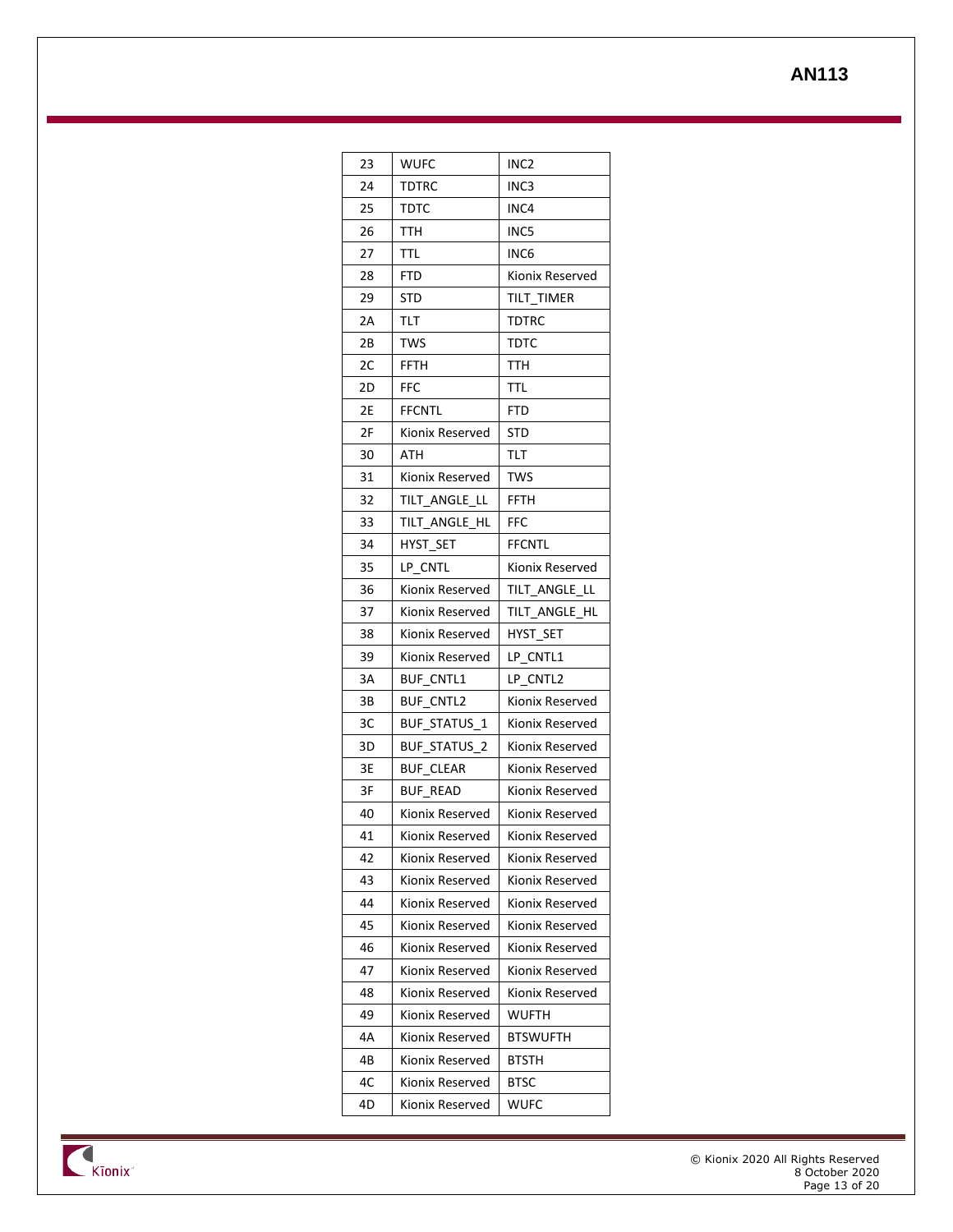| 4E-4F                 | Kionix Reserved  | Kionix Reserved     |
|-----------------------|------------------|---------------------|
| 5А                    | Kionix Reserved  | Kionix Reserved     |
| 5В                    | Kionix Reserved  | Kionix Reserved     |
| 5C                    | Kionix Reserved  | Kionix Reserved     |
| 5D                    | Kionix Reserved  | SELF TEST           |
| 5Е                    | Kionix Reserved  | <b>BUF CNTL1</b>    |
| 5F                    | Kionix Reserved  | <b>BUF CNTL2</b>    |
| 60                    | <b>SELF TEST</b> | <b>BUF STATUS 1</b> |
| 61                    | Kionix Reserved  | <b>BUF STATUS 2</b> |
| 62                    | Kionix Reserved  | <b>BUF CLEAR</b>    |
| 63<br>Kionix Reserved |                  | <b>BUF READ</b>     |
| 64-76                 | Kionix Reserved  | ADP CNTL(1-19)      |
| 77-7F                 | Kionix Reserved  | Kionix Reserved     |

### <span id="page-13-3"></span><span id="page-13-0"></span>**3. Key Functional Similarities**

The KX222/KX224 and KX134-1211 accelerometer outputs are all 16-bit. The sensitivity is the same and thus acceleration conversation is the same from counts to 'g'.

The Free fall, Tap/Double-Tap, and Tilt engines operate the same way, with the same register settings. For information regarding Wake-Up and Back-to-Sleep engine, see section [4.5](#page-16-0) for details.

### <span id="page-13-1"></span>**4. Key Functional Differences**

#### <span id="page-13-2"></span> $4.1.$ **Advanced Data Path**

The Advanced Data Path (ADP) is a unique feature of the KX134-1211 accelerometer that provides an additional way to process the raw data captured by the accelerometer via a highly configurable 3-stage solution. The first stage consists of a 2<sup>nd</sup> order low-pass filter with adjustable cut-off. The second stage can be configured as either 1<sup>st</sup> order low-pass filter or 1<sup>st</sup> order highpass filter with adjustable cut-off. The  $3<sup>rd</sup>$  stage is the RMS engine with configurable averaging setting. Each stage of the ADP can be bypassed, and the data is processed at the Output Data Rate set independently of the main/standard data path. The post-processed data from the Advanced Data Path can be routed to the dedicated output data registers or buffered. It also can be routed to the Wake-Up / Back-to-Sleep engine. For additional details on the Advanced Data Path, see AN109 [Introduction](https://www.kionix.com/technical-documents) to Advanced Data Path application note.

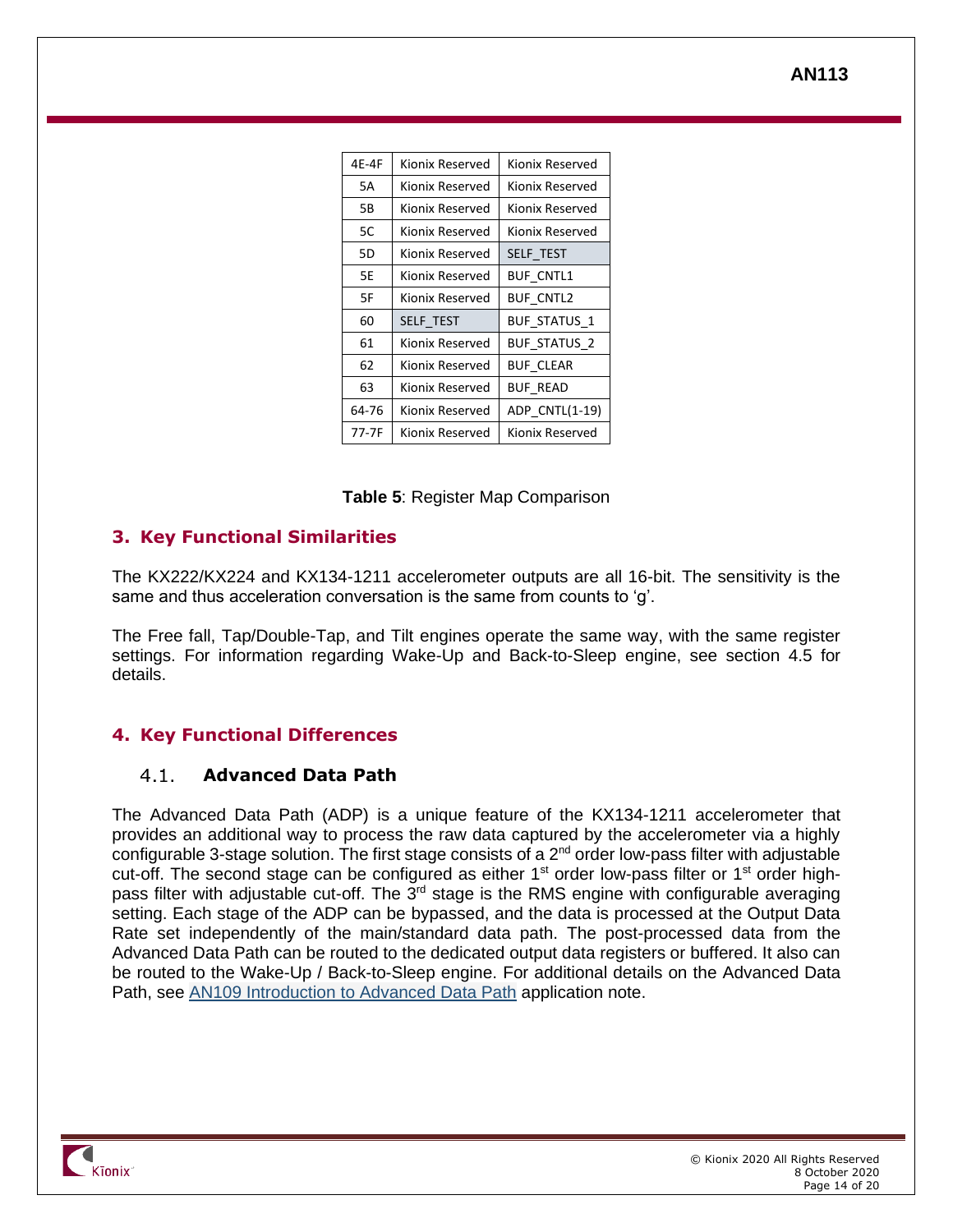#### <span id="page-14-0"></span> $4.2.$ **High-Pass Filter Outputs**

The KX134-1211 accelerometer does not support high-pass filter outputs of the raw data, which were the difference between the current and present sample and available when wake-up engine was enabled.

#### <span id="page-14-1"></span> $4.3.$ **Free fall Engine**

The free fall engine in the KX134-1211 accelerometer can detect the event of the free fall and operates the same way as in KX222/KX224 accelerometers.

### <span id="page-14-2"></span> $4.4.$ **Output Data Rates (ODR)**

The KX134-1211 accelerometer adds support for 400Hz in Low Power Mode [\(Table 6\)](#page-14-3).

| <b>ODR</b> | Low Power Mode        |            | High Resolution /<br><b>High Performance Mode</b> |            |
|------------|-----------------------|------------|---------------------------------------------------|------------|
| (Hz)       | <b>KX222</b><br>KX224 | KX134-1211 | KX222<br>KX224                                    | KX134-1211 |
| 0.781      |                       |            |                                                   |            |
| 1.563      |                       |            |                                                   |            |
| 3.125      |                       |            |                                                   |            |
| 6.25       |                       |            |                                                   |            |
| 12.5       |                       |            |                                                   |            |
| 25         |                       |            |                                                   |            |
| 50         |                       |            |                                                   |            |
| 100        |                       |            |                                                   |            |
| 200        |                       |            |                                                   |            |
| 400        |                       |            |                                                   |            |
| 800        |                       |            |                                                   |            |
| 1600       |                       |            |                                                   |            |
| 3200       |                       |            |                                                   |            |
| 6400       |                       |            |                                                   |            |
| 12800      |                       |            |                                                   |            |
| 25600      |                       |            |                                                   |            |

**Table 6:** Maximum Supported Output Data Rate (ODR) vs. Power Mode

<span id="page-14-3"></span>

ODR is supported in Low Power mode ODR is not supported in the indicated power mode

ODR is supported in High Performance / High Resolution modes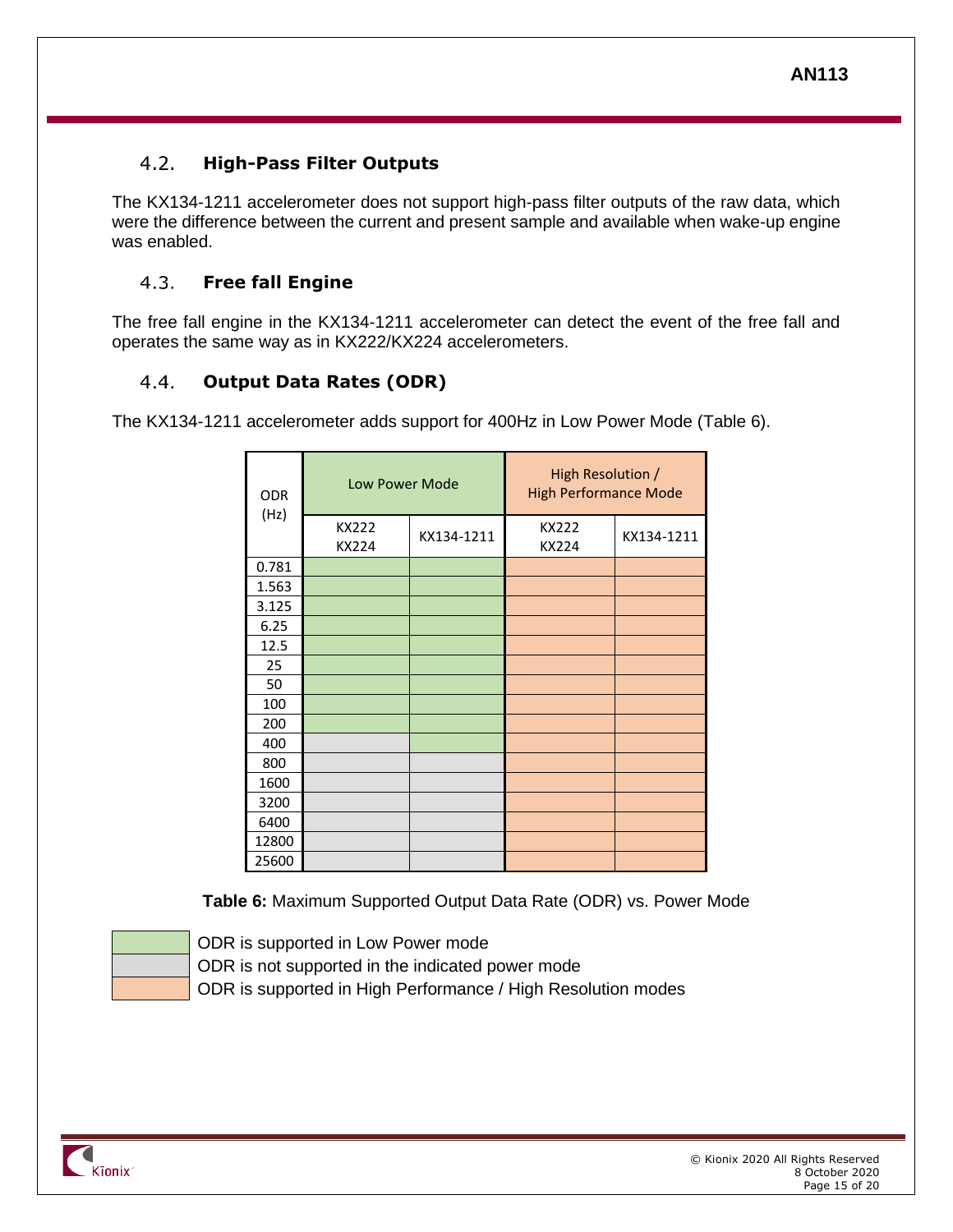|              |                  |                |                  | <b>KX222</b><br><b>KX224</b> | KX134-1211 |
|--------------|------------------|----------------|------------------|------------------------------|------------|
| OSA3         | OSA <sub>2</sub> | OSA1           | OSA <sub>0</sub> | ODR (Hz)                     | ODR (Hz)   |
| 0            | 0                | 0              | 0                | 12.5                         | 0.781      |
| 0            | 0                | $\mathbf 0$    | 1                | 25                           | 1.563      |
| 0            | 0                | 1              | 0                | 50                           | 3.125      |
| 0            | 0                | 1              | 1                | 100                          | 6.25       |
| 0            | 1                | $\overline{0}$ | 0                | 200                          | 12.5       |
| 0            | 1                | $\mathbf 0$    | 1                | 400                          | 25         |
| 0            | 1                | 1              | 0                | 800                          | 50         |
| 0            | $\mathbf{1}$     | 1              | 1                | 1600                         | 100        |
| $\mathbf{1}$ | 0                | $\mathbf 0$    | 0                | 0.781                        | 200        |
| 1            | 0                | $\mathbf 0$    | 1                | 1.563                        | 400        |
| 1            | 0                | 1              | 0                | 3.125                        | 800        |
| 1            | 0                | 1              | 1                | 6.25                         | 1600       |
| 1            | 1                | 0              | 0                | 3200                         | 3200       |
| 1            | 1                | $\mathbf 0$    | 1                | 6400                         | 6400       |
| 1            | 1                | 1              | 0                | 12800                        | 12800      |
| 1            | 1                | 1              | 1                | 25600                        | 25600      |

The definition of the OSA<3:0> bit settings in ODCNTL registers varies between different products as shown in [Table 7](#page-15-0) (the highlighted values is the default / factory programmed value).

**Table 7:** OSA<3:0> bit settings definition

<span id="page-15-0"></span>The definition of the OTDT<2:0> bits in CNTL3 registers has been updated as shown in [Table 8](#page-15-1) (the highlighted values is the default / factory programmed value).

|          |       |       | <b>KX222</b><br><b>KX224</b> | KX134-1211 |
|----------|-------|-------|------------------------------|------------|
| OTDT2    | OTDT1 | OTDT0 | ODR (Hz)                     | ODR (Hz)   |
| O        | U     | 0     | 50                           | 12.5       |
| 0        | ∩     | 1     | 100                          | 25         |
| 0        | 1     | 0     | 200                          | 50         |
| $\Omega$ | 1     | 1     | 400                          | 100        |
| 1        | ∩     | 0     | 12.5                         | 200        |
| 1        | ∩     | 1     | 25                           | 400        |
| 1        |       | 0     | 800                          | 800        |
|          |       | 1     | 1600                         | 1600       |

**Table 8:** OTDT<3:0> bit settings definition

<span id="page-15-1"></span>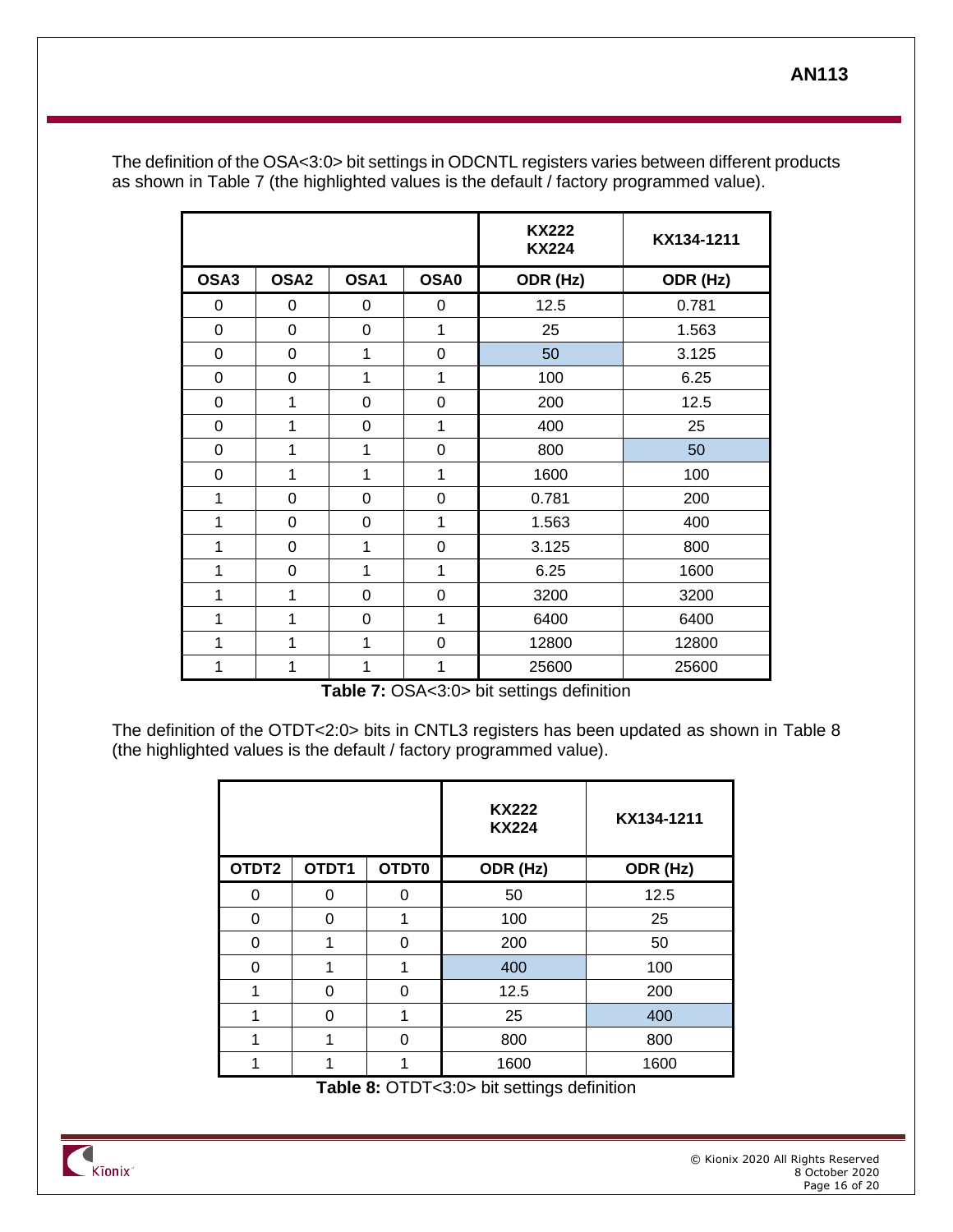### <span id="page-16-0"></span> $4.5.$ **Wake-up and Back-to-Sleep Engine**

### 4.5.1. Back-to-Sleep Engine

<span id="page-16-1"></span>The KX134-1211 accelerometer offers a back-to-sleep engine that can be configured independently of the Wake-Up engine. The Back-to-Sleep engine was not supported in KX222 or KX224 sensors.

### 4.5.2. Wake-up / Back-to-Sleep Resolution / Threshold Value

<span id="page-16-2"></span>The KX134-1211 accelerometer offers a higher resolution threshold setting unlike the KX222 or KX224 accelerometers, resulting in more versatile detection.

### 4.5.2.1. KX222, KX224

The thresholds for the Wake-up engine in KX222/KX224 accelerometers is set by ATH<7:0> bits in Activity Threshold (ATH) register. The value is compared to the top **8 bits** of the accelerometer 32g output (regardless of GSEL<1:0> setting in CNTL1 register). The setting is calculated both on positive and negative directions of the motion. This results in a threshold of **4 counts/g** or resolution of **250 mg/count** per [Equation 1.](#page-16-4)

### *2 8 counts / (± 32 g) = 256 counts / 64 g = 4 counts/g or 250 mg/count*

**Equation 1**: Wake-Up / Back-to-Sleep Resolution Calculations

<span id="page-16-4"></span>The factory default value for the Wake-up and Back-to-Sleep engines is set to 2 counts or **0.5g**.

# 4.5.2.2. KX134-1211

The thresholds for the Wake-up and Back-to-Sleep engines in KX126/KX127 as well as KX134- 1211 accelerometers are set by WUFTH<10:0> and BTSTH<10:0> bits in WUFTH, BTSWUFTH, BTSTH registers. The values in these registers are compared to the top **11 bits** of the accelerometer 32g output (regardless of GSEL<1:0> setting in CNTL1 register) absolute value. This results in a threshold of **64 counts/g** or resolution of **15.6 mg/count** per [Equation 2.](#page-16-5)

*2 <sup>11</sup> counts / 32 g = 2048 counts / 32 g = 64 counts/g or 15.6 mg/count*

**Equation 2**: Wake-Up / Back-to-Sleep Resolution Calculations

<span id="page-16-5"></span>The factory default value for the Wake-up and Back-to-Sleep engines is set to 32 counts or **0.5g**.

# 4.5.3. Pulse Reject Mode

<span id="page-16-3"></span>In KX134-1211, the Wake-Up and Back-to-Sleep digital engines can be configured to ignore pulse-like motion using PR\_MODE bit in CNTL4 register. See KX134-1211 Technical Reference Manual for additional information on Pulse Reject Mode.

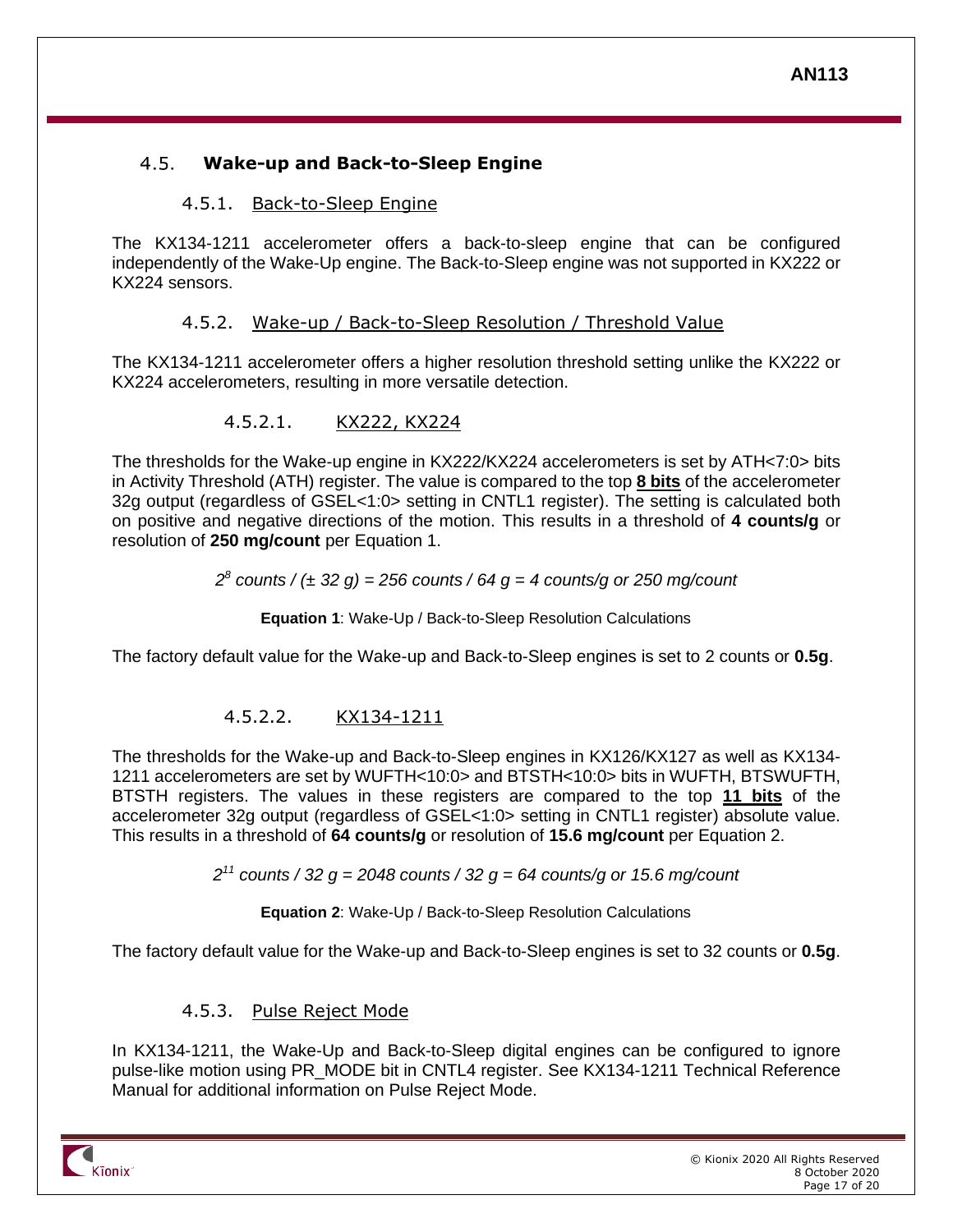### 4.5.1. Integration with Advanced Data Path

<span id="page-17-0"></span>In KX134-1211, the output from the Advanced Data Path can be routed to the Wake-Up / Backto-Sleep engines using a series of internal MUXes to be used instead of the standard accelerometer outputs. See KX134-1211 Technical Reference Manual for additional information on Advanced Data Path.

#### <span id="page-17-1"></span> $4.6.$ **WHO\_AM\_I Register Value**

WHO\_AM\_I Register will report a different value to discern between Kionix's sensors [\(Table 9\)](#page-17-4).

| <b>Part</b>  | <b>Register</b><br><b>Name</b> | <b>Register</b><br><b>Address</b> | <b>Register</b><br><b>Value</b> |
|--------------|--------------------------------|-----------------------------------|---------------------------------|
| <b>KX222</b> |                                | 0x0F                              | 0x2C                            |
| KX224        | WHO_AM_I                       |                                   | 0x2B                            |
| KX134-1211   |                                |                                   | 0x3D                            |

**Table 9:** Factory Programmed WHO\_AM\_I Register Value

#### <span id="page-17-4"></span><span id="page-17-2"></span>4.7. **Advance Low Power Control Setting (LP\_CNTL2)**

KX134-1211 accelerometer offers an advanced low power control that reduces the power consumption even further in Low Power and Standby modes. The setting can only be used with Wake-up / Back-to-Sleep engine. The settings should not be used when other digital engines are used. See KX134-1211 Technical Reference Manual for additional information on LP\_CNTL2 register setting.

#### <span id="page-17-3"></span> $4.8.$ **IIR\_BYPASS**

KX134-1211 does not support bypass mode for low-pass IIR filter.

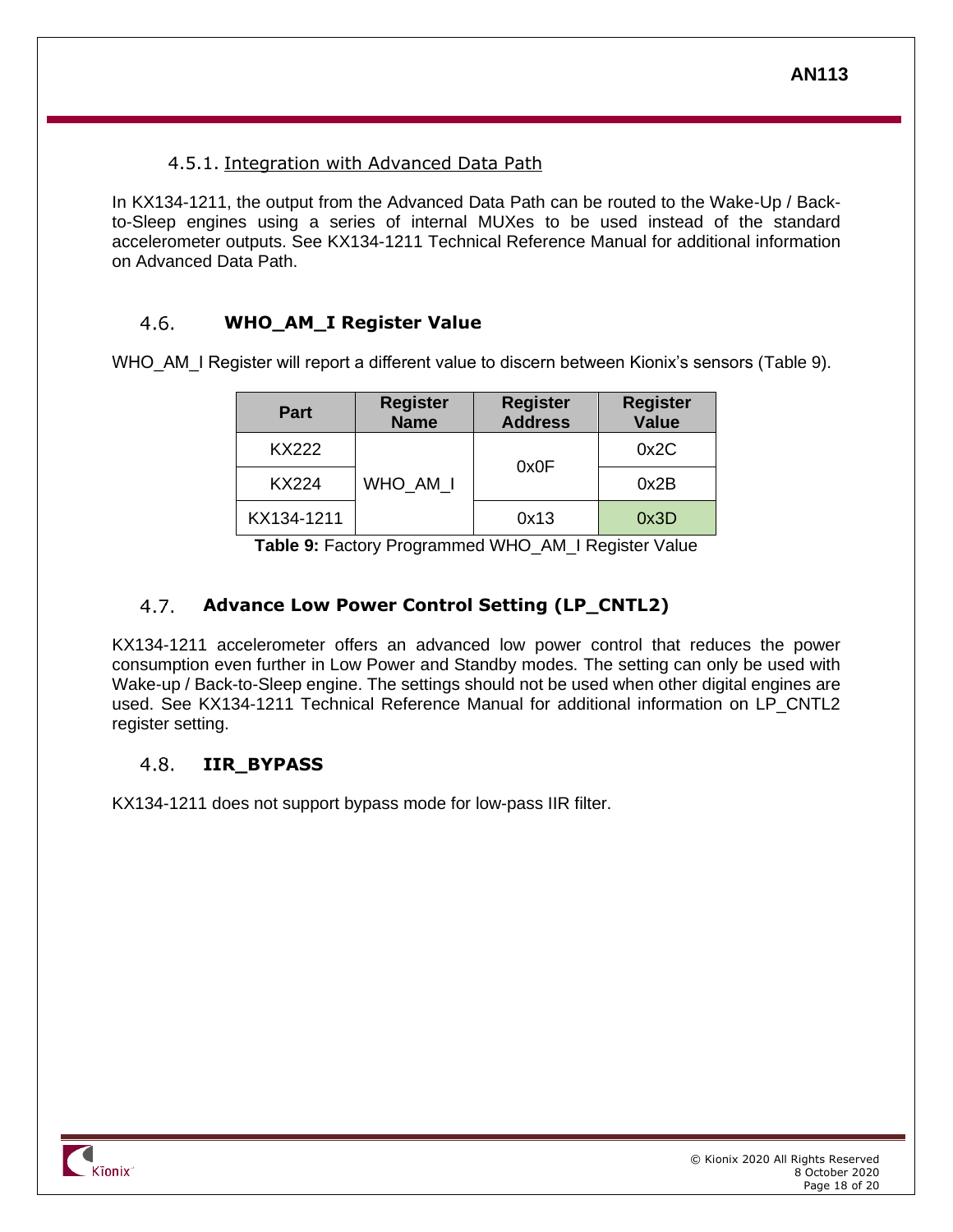#### <span id="page-18-0"></span> $4.9<sub>1</sub>$ **Buffer Operation**

The [Table 10](#page-18-2) shows the difference in implementation of the buffer functionality between different products.

| <b>Parameters</b>                                   | <b>Units</b> | KX222<br>KX224      | KX134-1211         |
|-----------------------------------------------------|--------------|---------------------|--------------------|
| <b>Buffer Size</b>                                  | <b>Bytes</b> | 2048                | 512                |
| Full buffer capacity (8-bit samples)                | Samples      | 681                 | 171                |
| Full buffer capacity (16-bit samples)               | Sample       | 340                 | 86                 |
| Buffer Threshold number of bit                      | <b>Bits</b>  | 10                  | 8                  |
| $(SMP TH)^1$                                        |              | SMP TH <9:0>        | SMP TH <7:0>       |
| Buffer Sample Level number of bits<br>$(SMP LVL)^2$ | <b>Bits</b>  | 11<br>SMP LVL<10:0> | 10<br>SMP LVL<9:0> |
| Buffer Auto Cleared <sup>3</sup>                    |              | (A), (B), (C), (D)  | (A), (B), (C), (D) |
|                                                     |              | <b>FIFO</b>         | <b>FIFO</b>        |
| <b>Buffer Modes Supported</b>                       |              | <b>STREAM</b>       | <b>STREAM</b>      |
|                                                     |              | TRIGGER             | <b>TRIGGER</b>     |
|                                                     |              | <b>FILO</b>         |                    |

| Table 10: Buffer Size Comparison |  |
|----------------------------------|--|
|----------------------------------|--|

### <span id="page-18-2"></span>Notes:

- 1. Bits SMP\_TH<7:0> are located in BUF\_CNTL1 register. Bits SMP\_TH<9:8> are located in BUF\_CNTL2 register.
- 2. Bits SMP\_LVL<7:0> are located in BUF\_STATUS\_1 register. Bits SMP\_LVL<11:8> are located in BUF\_STATUS\_2 register.
- 3. The buffer is auto cleared by one of the following actions:
	- (A) Buffer is read out with reading from BUF\_READ register
	- (B) Buffer is cleared with writing to BUF\_CLEAR register
	- (C) Buffer is disabled (setting BUFE bit to 0 in BUF\_CNTL2 register)
	- (D) Accelerometer is disabled (PC1 bit is set to 0 in CNTL1 register)

<span id="page-18-1"></span>